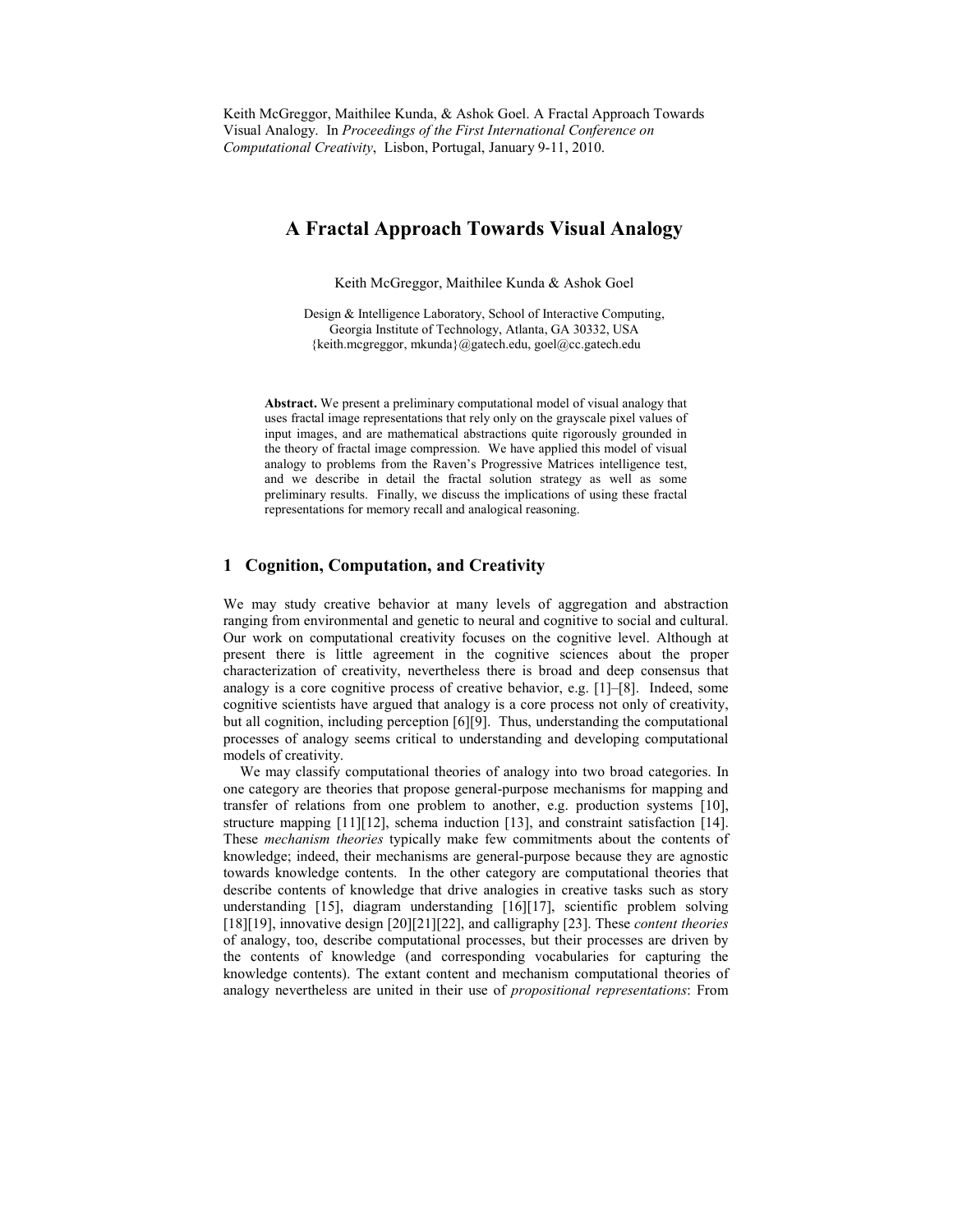the perspective of the content theories of analogy, the mechanism theories offer potential substrates for computational implementation.

We present a preliminary computational theory of visual analogy that is fundamentally different from both content and mechanism theories because it uses fractal representations instead of propositional ones. Visual analogy is a topic of longstanding interest in computational creativity because of its central role in many creative tasks such as intelligence tests [24]. In particular, in this paper, we focus on geometric analogy problems that are a type of visual analogy problems: geometric analogy problems focus solely on shapes, sizes and locations of the shapes, and spatial relations among the shapes. Fractal image representations rely only on the grayscale pixel values of input images, and are mathematical abstractions quite rigorously grounded in the theory of fractal image compression [25].

Below, first we describe how fractal representations can be used for computing features and similarity among distinct images, and how these operations can be combined to form a technique for creating visual analogies using purely pictorial inputs. Second, we present initial experimental results from using this method on geometric analogy problems that occur on the standardized intelligence test called the Raven's Progressive Matrices test [26]. Third, we discuss how this fractal model of visual analogy may be considered to be a mechanism for creativity.

### 2 Fractal Image Representation

Consider the general form of an analogy problem as:

$$
A:B::C:?
$$

In the case of a visual analogy, we can present each of these analogy elements to be a single image. Some unknown transformation  $T$  can be said to transform image  $\Lambda$  into image  $B$ , and likewise, some unknown transformation  $T'$  transforms image  $C$  into the unknown answer image.

The central analogy in the problem may then be imagined as requiring that  $T$  is analogous to  $T'$ . In other words, the answer will be whichever image  $D$  yields the most analogous transformation. Using fractal representations, we shall define the most analogous transform T' as that which shares the largest number of fractal features with the original transform T.

#### 2.1 Mathematical Basis

The mathematical derivation of fractal image representation expressly depends upon the notion of real world images, i.e. images that are two dimensional and continuous [25]. A key observation is that all naturally occurring images we perceive appear to have similar, repeating patterns. Another observation is that no matter how closely you examine the real world, you find instances of similar structures and repeating patterns. These observations suggest that it is possible to describe the real world in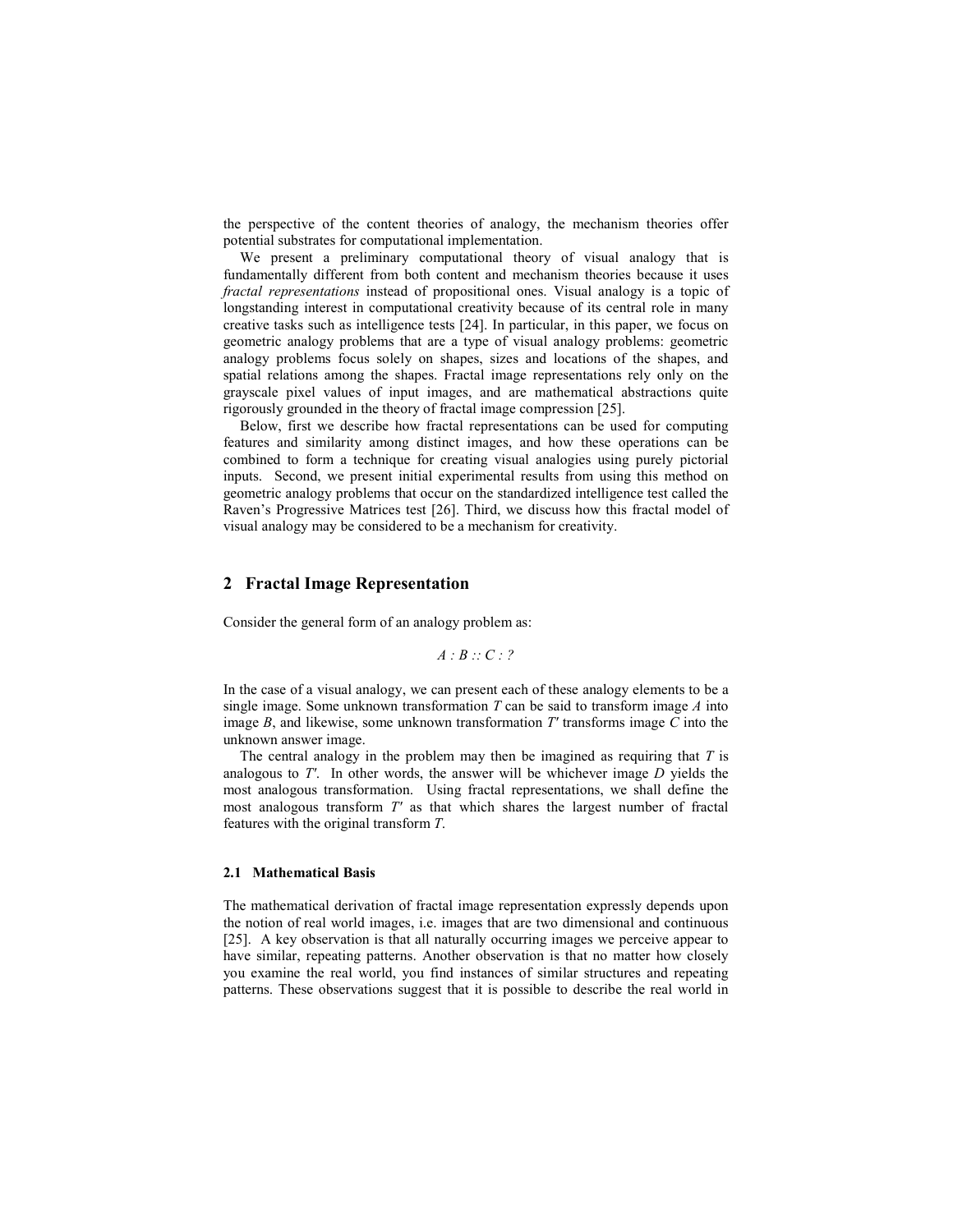terms other than those of shapes or traditional graphical elements—in particular, terms which capture the observed similarity and repetition alone.

Computationally, to determine the fractal representation of an image requires the use of the fractal encoding algorithm. The collage theorem [25] at the heart of the fractal encoding algorithm can be stated concisely:

For any particular real world image D, there exists a finite set of affine transformations T which, if applied repeatedly and indefinitely to any other real world image S, will result in the convergence of S into D.

We now shall present the fractal encoding algorithm in detail.

# 2.2 The Fractal Encoding Algorithm

Given an image D, the fractal encoding algorithm seeks to discover the set of transformations T. The algorithm is considered "fractal" for two reasons: first, the affine transformations chosen are generally contractive, which leads to convergence, and second, the convergence of  $S$  into  $D$  can be shown to be the mathematical equivalent of considering  $D$  to be an attractor [25].

Here are the general steps for encoding an image  $D$  in terms of another image  $S$ :

- 1) Decompose D into a set of N smaller images  $\{d_1, d_2, d_3, ..., d_n\}$ . These individual images are sets of points.
- 2) For each image  $d_i$ :
	- a) Examine the entire source image S for an equivalent image  $s_i$  such that an affine transformation of  $s_i$  will result in  $d_i$ . This affine transformation will be a 3x3 matrix, as the points within  $s_i$  and  $d_i$  under consideration can be represented as the 3-D vector  $\leq x, y, c$  where c is the (grayscale) color of the 2-D point  $\langle x, y \rangle$ . Collect all such transforms into a set of candidates C.
	- b) Select from the set of candidates that transform which most minimally achieves its work, according to some predetermined and consistent metric.
	- c) Let  $T_i$  be the representation of the chosen affine transformation of  $s_i$  into  $d_i$ .
- 3) The set  $T = \{T_1, T_2, T_3, \dots, T_n\}$  is the fractal encoding of the image D.

The decomposition of D into smaller images can be achieved through a variety of methods. In our present implementation, we merely choose to subdivide  $D$  in a regular, gridded fashion, typically choosing a grid size of either 8x8 or 32x32 pixels. Alternate decompositions could include irregular subdivisions, partitioning according to some inherent colorimetric basis, or levels of detail.

### 2.3 Searching and Encoding

The search of the source image  $S$  for a matching fragment is exhaustive, in that each possible correspondence  $s_i$  is considered regardless of its prior use in other discovered transforms. Also, for each potential correspondence, each transformation under a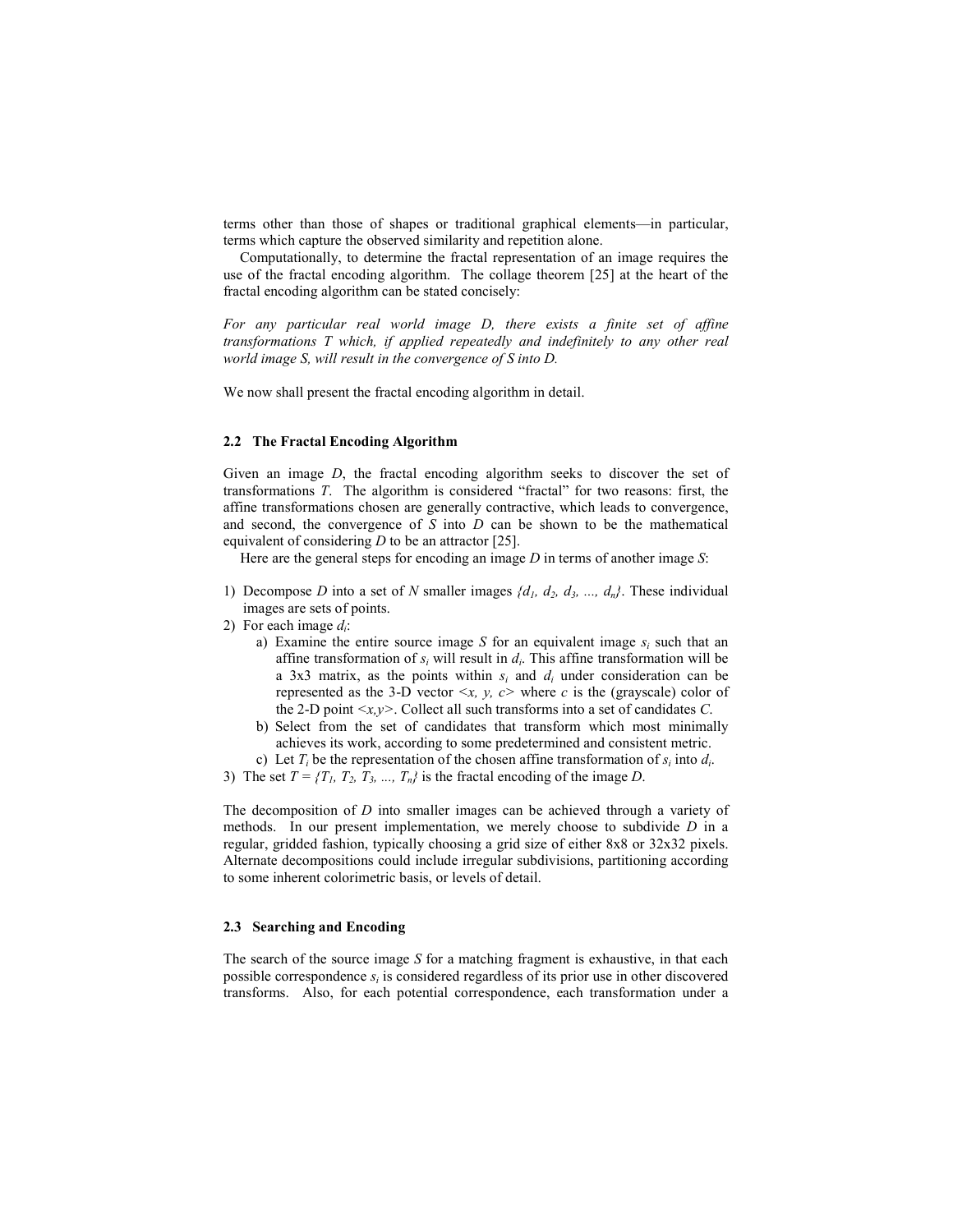restricted set of affine, similitude transformations is considered. Our implementation presently examines each potential under identity  $(I)$ , horizontal  $(HF)$  and vertical  $(VF)$ reflections, and 90° (R90), 180° (R180), and 270° (R270) rotational transformations.

The metric we employ to evaluate candidate transformations prefers those transformations which induce the least translation, rotation or reflection, and color manipulation. We use this to ensure that areas which are aligned in a Cartesian sense are chosen. We shall revisit this important metric in a later section.

Once a transformation has been chosen, we construct a compact representation of it, called a fractal code. A fractal code  $T_i$  is a 3-tuple,  $\langle \langle s_x, s_y \rangle, \langle d_x, d_y \rangle, k, c \rangle$ , where  $\langle s_x, s_y \rangle$  is the location of the leftmost and topmost pixel in  $s_i$ ,  $\langle d_x, d_y \rangle$  is the location of the leftmost and topmost pixel in  $d_i$ ;  $k \in \{I, HF, VF, R90, R180, R270\}$ indicates which affine transformation is to be used; and  $c \in$  [-255, 255 ] indicates the overall color shift to be added uniformly to all elements in the block.

Note that the choice of source image  $S$  is arbitrary. Indeed, the image  $D$  can be fractally encoded in terms of itself, by substituting  $D$  for  $S$  in the algorithm. Although one might expect that this substitution would result in a trivial encoding (wherein all of the chosen fractal codes correspond to an identity transform), in practice this is not the case, for we want a fractal encoding of  $D$  to converge upon  $D$  regardless of chosen initial image. For this reason, the size of source fragments considered is taken to be twice the dimensional size of the destination fragment, resulting in a contractive affine transform. Similarly, color shifts are made to contract.

The fractal encoding algorithm, while computationally expensive in its exhaustive search, transforms a real world image into a much smaller set of fractal codes, which form, in essence, an instruction set for reconstituting the image. This resulting fractal representation of an image D vis-à-vis another given image forms the basis of our investigation into solutions for visual analogy problems.

#### 2.4 Determining Fractal Features

As we have shown, the fractal representation of an image is a set of specific affine, similitude transformations, a set of fractal codes, which compactly describe the geometric alteration and colorization of fragments of the source image that will collage to form the destination image. While it is tempting to treat contiguous subsets of these fractal codes as features, we note that their derivation does not follow strictly Cartesian notions (e.g. adjacent material in the destination might arise from strongly non-adjacent source material). Accordingly, we consider each of these fractal codes independently, and construct candidate fractal features from individual codes.

In our present implementation, each fractal code  $\langle s_x, s_y \rangle$ ,  $\langle d_x, d_y \rangle$ ,  $k, c >$  yields a small set of features, generally formed by constructing subsets of the tuple:

| a specific feature;                   |
|---------------------------------------|
| a position agnostic feature;          |
| an affine transform agnostic feature; |
| a color agnostic feature;             |
| an affine specific feature;           |
| a color shift specific feature.       |
|                                       |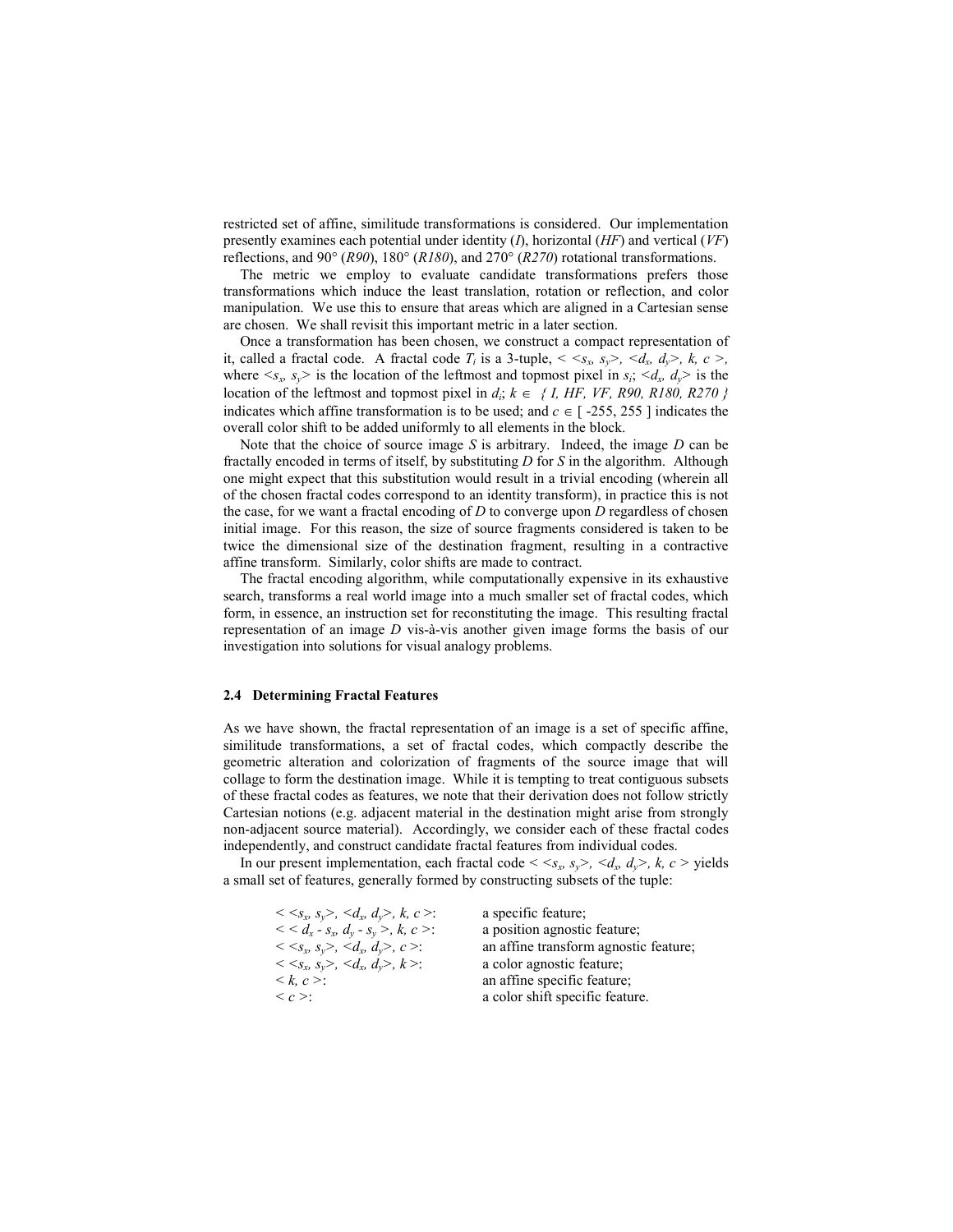As shown, the features derived may be categorized into either specific or agnostic aspects. Our implementation of the fractal encoding algorithm employs a metric which minimizes the transformative work (either geometrically or colorimetrically) expressly due to our desire to exploit specific feature matches.

 With this basis of fractal representation and feature discovery, we now may address the problem of visual analogy.

### 2.5 A Fractal Process of Visual Analogy

To find analogous transforms, our algorithm first visits memory to retrieve a set of candidate solution images D to form candidate solution pairs in the form  $\leq C$ ,  $D$ . For each candidate pair of images, we generate the fractal encoding of the candidate image D in terms of the former image C. As we illustrated earlier, from this encoding we are able to generate a large number of fractal features per transform. We store each transform into a memory system, indexed by and recallable via each associated fractal feature.

To determine which of the candidate images has resulted in the most analogous transform to the original problem transform  $T$ , we first fractally encode that relationship between the two images A and B. Next, using each fractal feature associated with that encoding, we retrieve from the memory system those transforms previously stored as correlates of that feature (if any). Considering the frequency of the transforms recalled, for all correlated features in the target transform, we then calculate a measure of similarity.

This metric reflects similarity as a comparison of the number of fractal features shared between candidate pairs taken in contrast to the joint number of fractal features found in each pair member [27]. In our present implementation, the measure of similarity S between the candidate transform  $T'$  and the target transform  $T$  is calculated using the following formula, also known as the ratio model:

$$
S(T, T') = f(T \cap T') / [f(T \cap T') + \alpha f(T - T') + \beta f(T' - T) ]
$$

where  $f(X)$  is the number of features in the set X. For our initial work, we have chosen values of  $\alpha = \beta = 1.0$ , which, according to [27], results in this simplification:

$$
S(T, T') = f(T \cap T') / f(T \cup T')
$$

The final solution is taken as the candidate image from memory that results in the highest measured similarity according to this measure.

### 3 The Raven's Progressive Matrices Test

In this section, we describe the Raven's Progressive Matrices test and present some preliminary results for a solution algorithm that uses the fractal algorithm for visual analogy described in the previous section.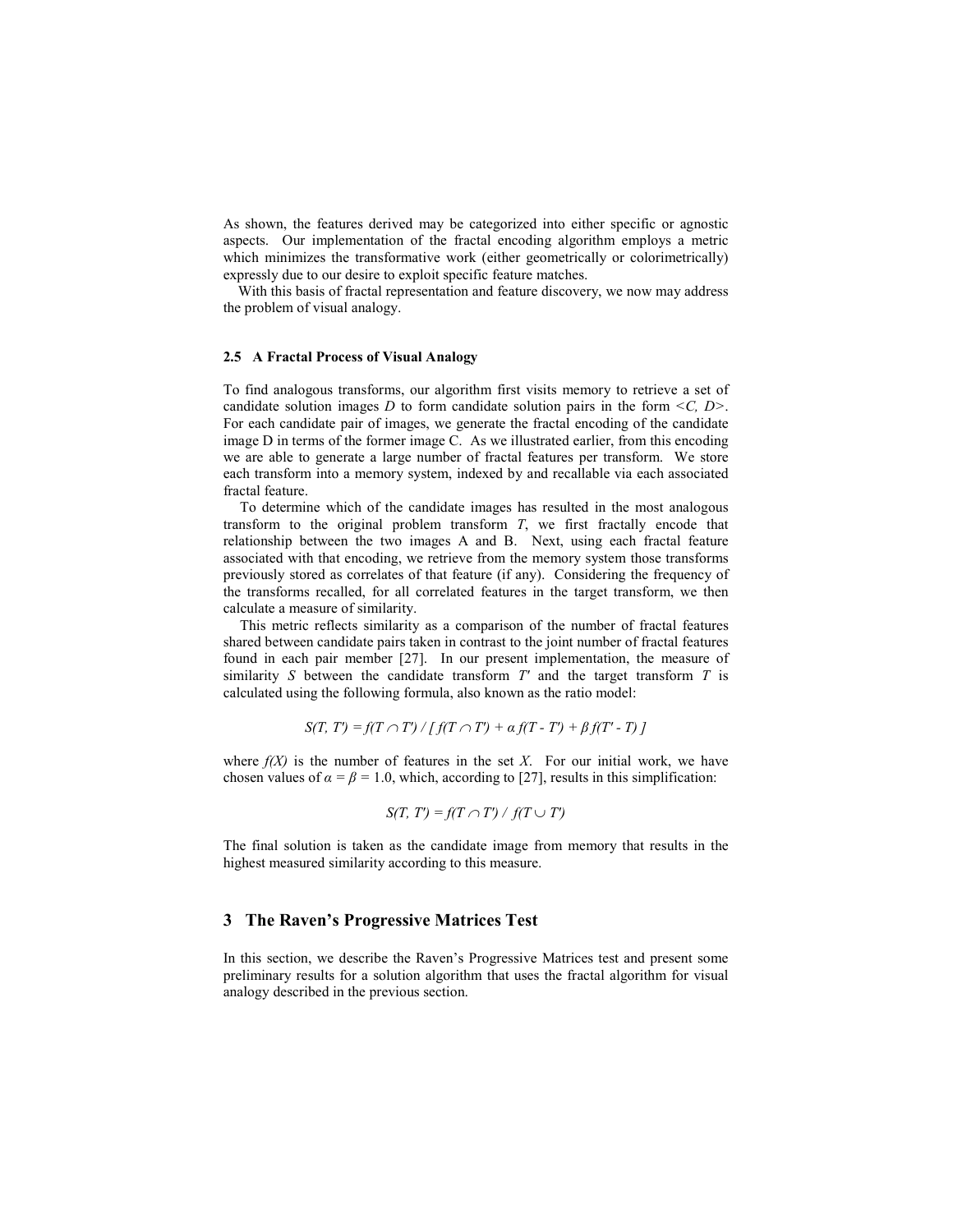The Raven's Progressive Matrices (RPM) test is a standardized intelligence test that consists of visually presented, geometric-analogy-like problems in which a matrix of geometric figures is presented with one entry missing, and the correct missing entry must be selected from a set of answer choices. Figure 1 shows an example of a problem that is similar to one of the problems in the Standard Progressive Matrices (SPM).



Fig. 1. Example problem similar to one in the Standard Progressive Matrices (SPM) test.

Although the test is supposed to measure only eductive ability, or the ability to extract and understand information from a complex situation [26], the RPM's high level of correlation with other multi-domain intelligence tests have given it a position of centrality in the space of psychometric measures [28], and it is therefore often used as a test of general intelligence.

Despite its widespread use, neither the computational nor the cognitive characteristics of the process of solving the RPM are well understood. Hunt gives a theoretical account of the information processing demands of certain problems from the Advanced Progressive Matrices (APM), in which he proposes two qualitatively different solution algorithms—"Gestalt," which uses visual representations and perceptually based operations, and "Analytic," which uses feature-based representations and logical operations [29].

Existing AI systems for problem solving on the RPM, in contrast to Hunt's early work, use propositional representations [30][31]. Carpenter, Just, and Shell describe a computational model that simulates solving RPM problems using propositional representations [30]. Their model is based on the traditional production system architecture, with a long-term memory containing a set of productions and a working memory containing the current state of problem solving (e.g. current goals). Productions are based on the relations among the entities in a RPM problem, for example, the location of the dark component in a row, which might be the top half in the top row of a problem, bottom-half in the bottom row, and so on. Lovett, Forbus, and Usher describe a model that extracts qualitative spatial representations from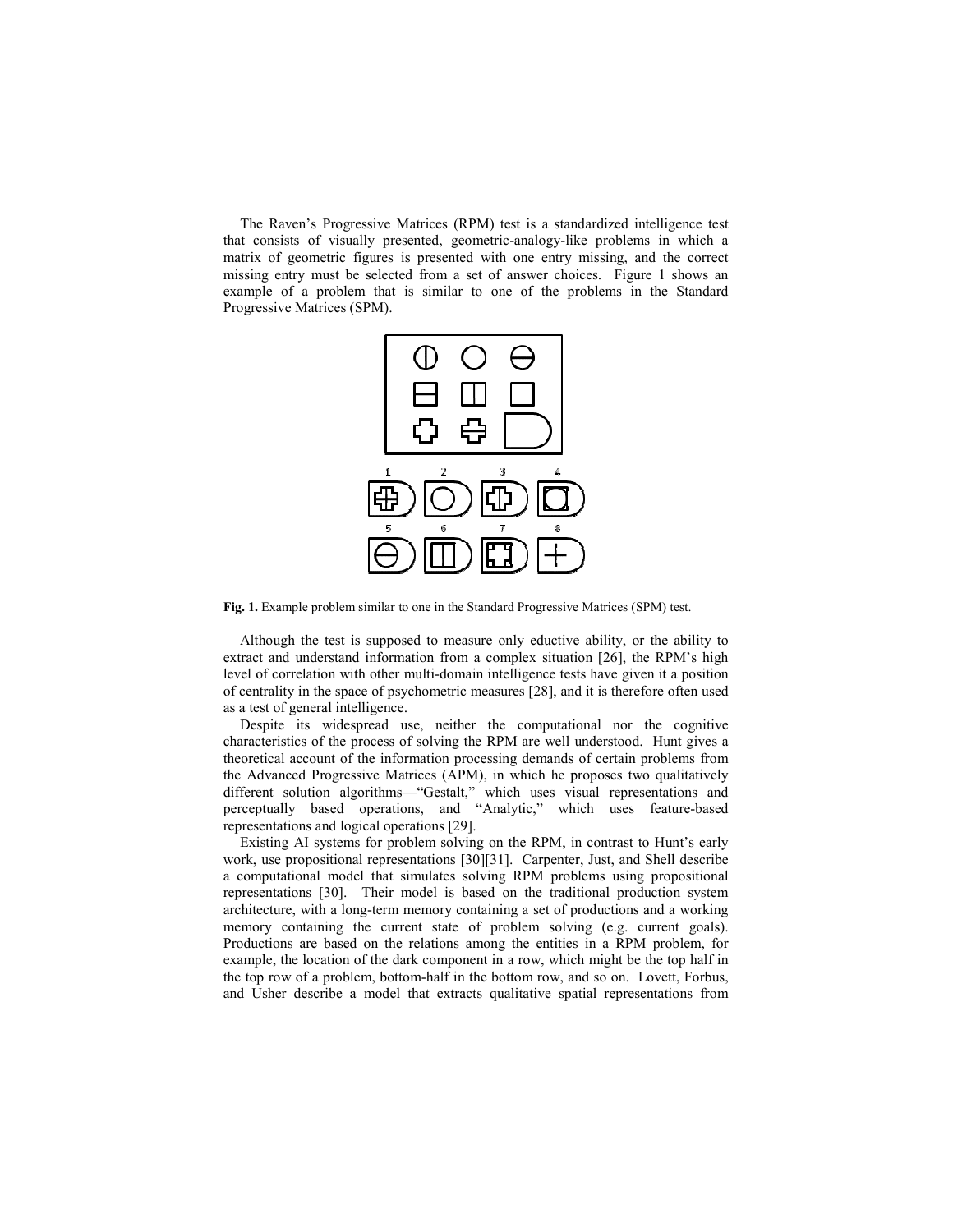visually segmented representations of RPM problem inputs and then uses the technique of structure mapping to find solutions [31]. While, as we mentioned earlier, production systems and structure mapping offer alternative mechanisms for implementing content theories of analogies, from the perspective of our work on fractal representations, the two are similar in that both use propositional representations.

#### 3.1 Preliminary Results from the Fractal Method of Visual Analogy

A RPM problem can be viewed as a sequence of images (ordered in rows and columns), where some unknown transformation  $T$  can be said to transform one image into a corresponding adjacent image. In a typical 2x2 RPM problem, there are four such transformations, as shown in Figure 2. (RPM problems can also have three-bythree matrices, which we do not address in this paper.)



Fig. 2. Illustration of four image transformations implicit in a 2x2 RPM problem matrix.

RPM problems are formulated to suggest that these transformations are pairwise analogous (i.e. the two row transformations are analogous to one another). A 2x2 RPM problem generally has six candidate solutions presented. Following the algorithm for visual analogy described above, we seek to solve an RPM problem by determining which of the candidate solutions yields the most analogous transformations. In particular, we perform the recall and similarity calculation described in Section 2.3 independently over all row and column relationships present in the RPM problem. The final solution is taken as the candidate that results in the highest measured similarity for any such relationships.

As an example, we shall use the "arrow" problem shown in Figure 3. Also, while the complete fractal method examines each of the problem's analogies, we shall restrict this detailed discussion to just one of these transformations  $(T<sub>1</sub>)$ , as labeled in Figure 2).

The initial transformation  $T_1$  is the fractal encoding of the transformation from the upper left arrow into the upper right arrow. When encoded using a block size of 32 x 32 pixels, this encoding generates 39 distinct fractal features.

Each candidate answer is encoded likewise, from the upper left arrow into the candidate, each resulting in between 27 and 45 distinct features. For the arrow problem, using a 32 x 32 block size, the similarity measures for each answer  $C_i$  are: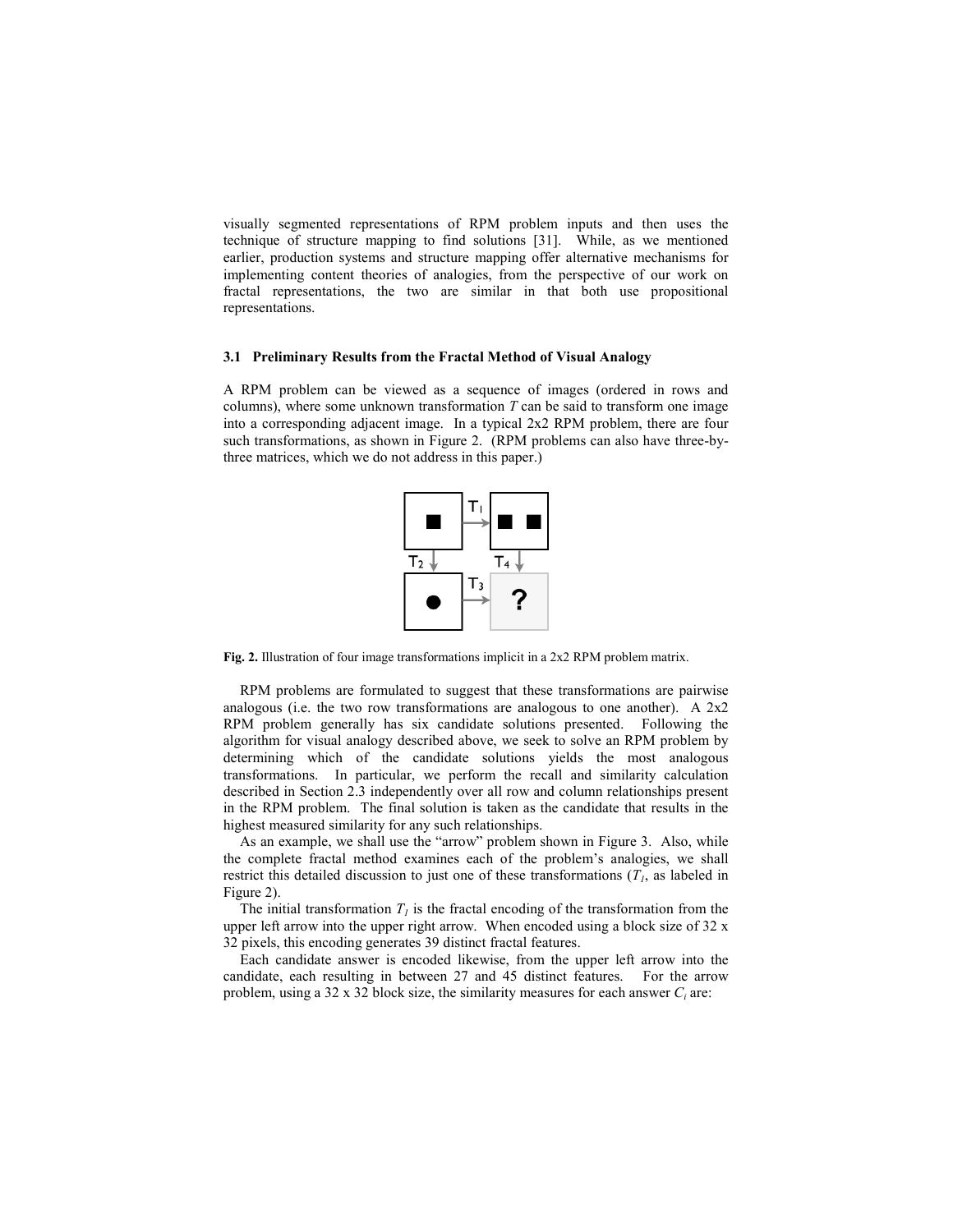$$
S(T, C_1) = 21 / (21 + 18 + 24) \approx 0.333333
$$
  
\n
$$
S(T, C_2) = 15 / (15 + 24 + 30) \approx 0.217391
$$
  
\n
$$
S(T, C_3) = 16 / (16 + 23 + 11) \approx 0.32
$$
  
\n
$$
S(T, C_4) = 14 / (14 + 25 + 29) \approx 0.205882
$$

The answer with the highest calculated similarity is deemed correct. Therefore, the fractal method chooses as its answer #1.



Fig. 3. The "arrow" problem, in the format of a 2x2 problem matrix with four answer choices.

# 4 Implications of Fractal Representations for Analogical Reasoning and Memory Recall

Benoit Mandelbrot coined the term "fractal" from the Latin adjective fractus and its corresponding verb (frangere, which means "to break" into irregular fragments), in response to his observation that shapes previously referred to as "grainy, hydralike, in between, pimply, pocky, ramified, seaweedy, strange, tangled, tortuous, wiggly, wispy, wrinkled, and the like" could be described by a set of compact, rigorous rules for their production [32]. The approach we outline in this paper seeks to define a class of visual representations in a similar, fractal manner, where images are taken as encountered and transformed into a fractal representation either with regard to other images or to themselves.

The very nature of this fractal representation places an immediate emphasis on similarity discovery. These discoveries are used to advantage in solving problems that place equivalent emphasis on visual analogy, such as the Raven's Progressive Matrices test. While the use of fractal representation is important, the emphasis upon visual recall in our solution afforded by features derived from those representations bears further discussion.

The importance of individual discovered features presents itself strongly in our calculation of the similarity metric from [27]. The weights  $\alpha$  and  $\beta$  may be skewed toward or away from equality in order to favor feature inclusion or exclusion. We note that while a 2x2 RPM problem offers little opportunity for determining feature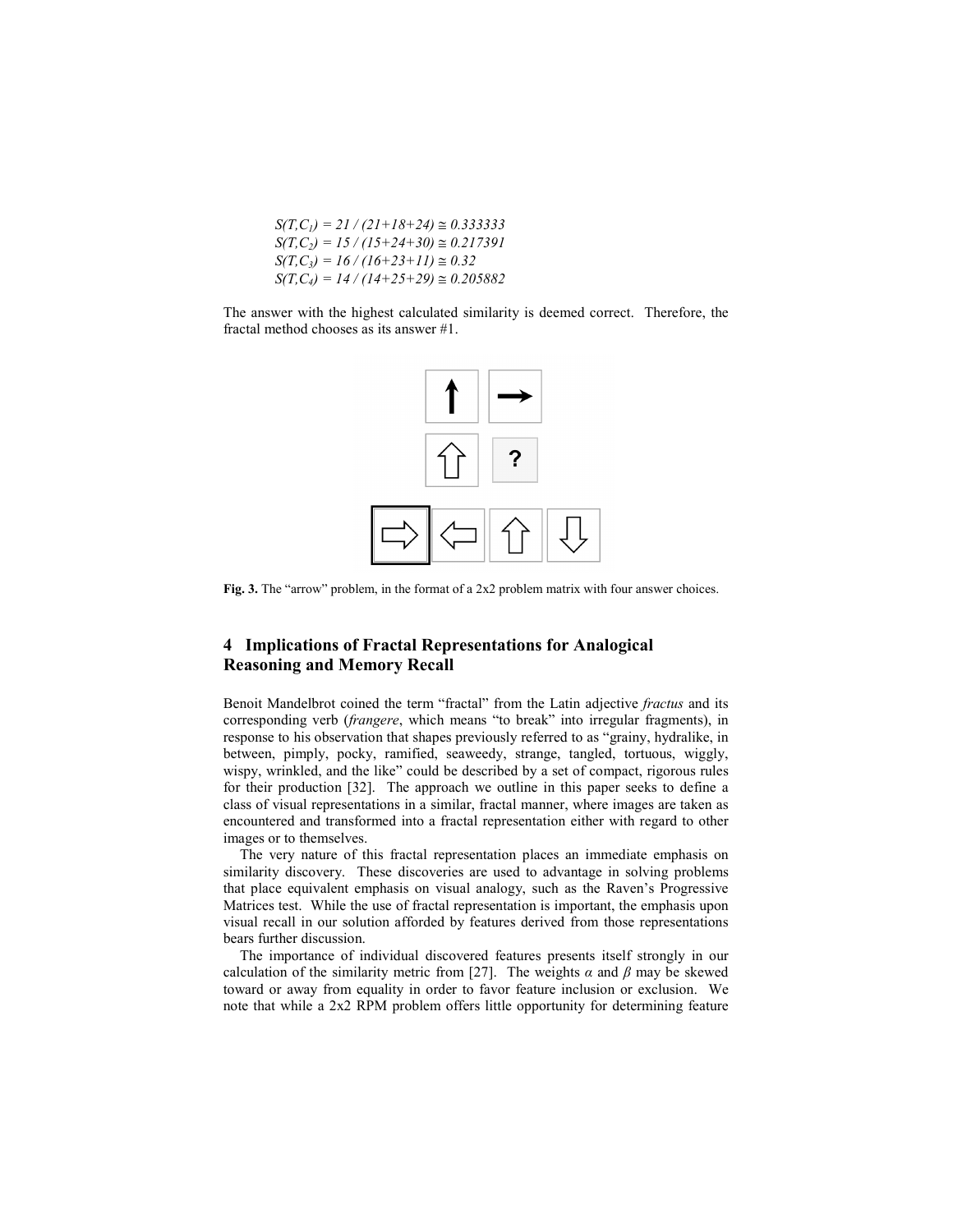importance, the class of RPM problems which are 3x3 in nature require it, for the additional row and column provide an in-domain manner in which to report visual evidence for the kinds of features to expect within the eventual successful candidate. Using this additional evidence would allow for the weights of feature inclusion  $(a)$ and exclusion  $(\beta)$  to become covariant with features. We are actively exploring this as we prosecute solutions for 3x3 RPM problems.

We take the position that placing candidate transformations into memory, indexed via those discovered fractal features, affords a new method of discovering image similarity. Indeed, this method of solving the RPM, by being reminded of similar transformations, bears close kinship to various methods and theories of case-based reasoning [33], although we exploit recalled transformations toward a significantly different end. That images, encoded either in terms of themselves or other images, may be indexed and retrieved without regard to shape, geometry, or symbol, suggests that the fractal representation bears further exploration not only as regards solutions to problems akin to the RPM, but also to those of general visual recall and analogy based creativity.

Acknowledgments. This research has been supported by an NSF grant (IIS Award #0534266) entitled "Multimodal Case-Based Reasoning in Modeling and Design," by ONR through an NDSEG fellowship, and by the NSF GRFP fellowship program.

## References

- 1. Christensen, B. T., & Schunn, C. D. The relationship of analogical distance to analogical function and pre-inventive structure: The case of engineering design. Memory & Cognition, 35(1), 29-38. (2007)
- 2. Clement, J. Creative Model Construction in Scientists and Students: The Role of Imagery, Analogy, and Mental Simulation. Dordrecht: Springer. (2008)
- 3. Darden, L. (ed). Reasoning in Biological Discoveries. Cambridge University Press. (2006)
- 4. Dunbar, K. The Analogical Paradox. In Gentner, D., Holyoak, K.J., & Kokinov, B.N. (Eds.) The Analogical Mind: Perspectives from Cognitive Science, MIT Press. (2001)
- 5. Goel, A. K. Design, Analogy, and Creativity. IEEE Expert 12(3): 62-70. (1997)
- 6. Hofstadter, D. Godel, Escher, Bach: An Eternal Golden Braid. NY: Basic Books. (1979)
- 7. Holyoak, K., & Thagard, P. Mental Leaps: Analogy in Creative Thought. Cambridge, MA: MIT Press. (1995)
- 8. Nersessian, N.J. Creating Scientific Concepts. Cambridge, MA: MIT Press. (2008)<br>9. Hofstadter. D. (editor). Fluid Concepts and Creative Analogies: Computer Model
- 9. Hofstadter, D. (editor). Fluid Concepts and Creative Analogies: Computer Models of the Fundamental Mechanisms of Thought. NY: Basic Books. (1995)
- 10. Anderson, J.R., & Thompson, R. Use of Analogy in a Production System Architecture. In Vosniadou, S. & Ortony, A. (Eds.), Similarity and analogical reasoning, pp. 267-297, London: Cambridge University Press. (1989)
- 11. Gentner, D. Structure Mapping. Cognitive Science, 7: 155-170. (1983)
- 12. Falkenhainer, B., Forbus, K., and Gentner, D. The Structure-Mapping Engine: Algorithms and Examples. Artificial Intelligence, 41-1:63. (1989)
- 13. Gick, M., & Holyoak, K.J. Schema Induction and Analogical Transfer. Cognitive Psychology, 15(1):1-38. (1983)